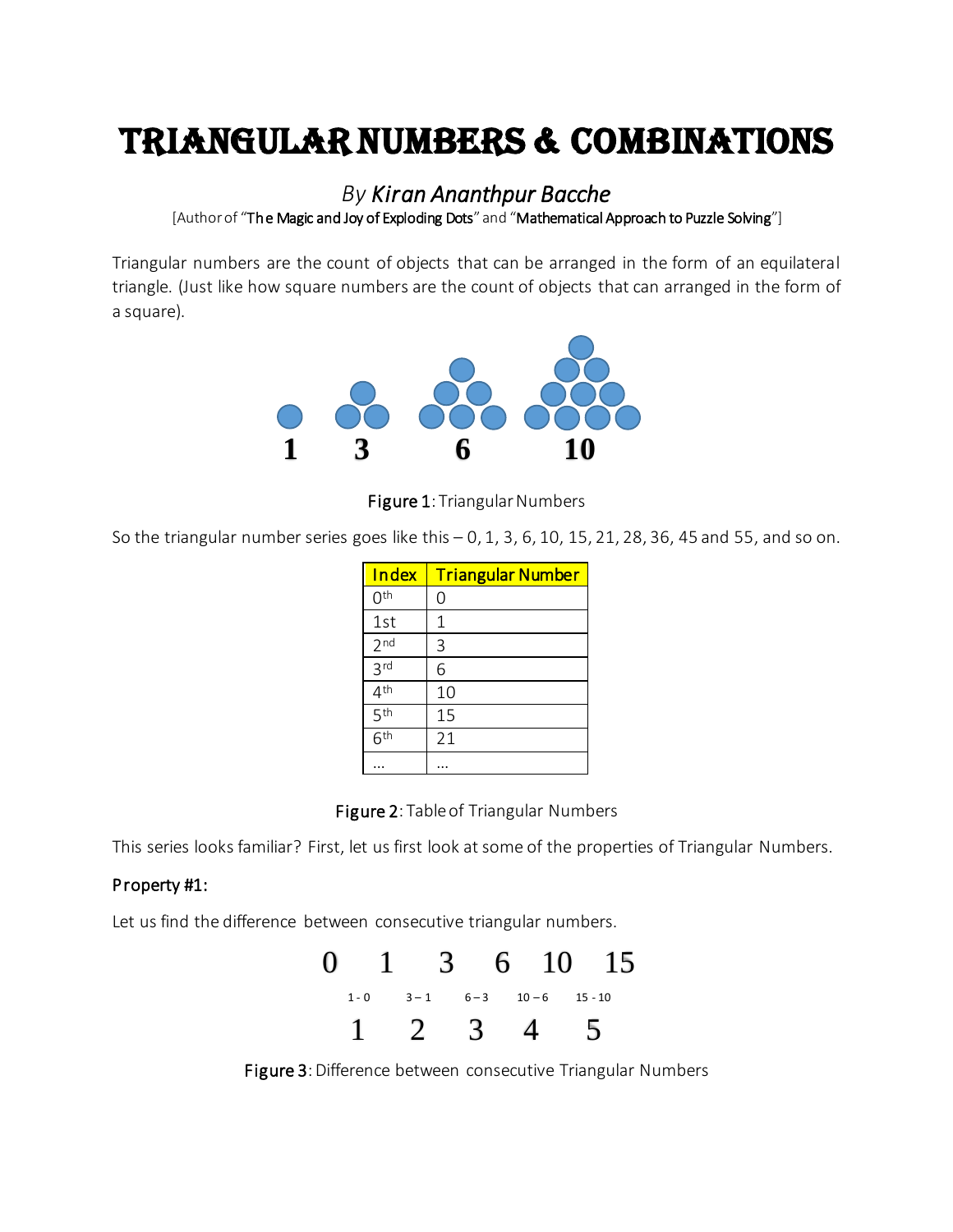If you observe, the difference between consecutive triangular numbers results in a natural number series 1, 2, 3, 4, 5, 6, and so on. That is, the  $\mathsf{n}^\text{th}$  triangular number is obtained by adding " $\mathsf{n}$ " to the  $(n-1)$ <sup>th</sup> triangular number.

Ex:  $5<sup>th</sup>$  Triangular Number =  $5 + 4<sup>th</sup>$  Triangular Number =  $5 + 10 = 15$ .

In other words, the  $n^{\text{th}}$  triangular number is the sum of all numbers from  $1$  to  $n$ .

Ex:  $4<sup>th</sup>$  Triangular Number = Sum of all numbers from 1 to  $4 = 1 + 2 + 3 + 4 = 10$ .



Figure 4: Summation of numbers from 1 to n

Thus the series of triangular numbers is nothing but the series of summation of numbers from 1 to n. Did you spot this when you looked at Figure 2?

## Property #2:

Let us now find the sum of consecutive triangular numbers.

| $\mathbf{0}$ |                   |          | $1 \quad 3 \quad 6 \quad 10 \quad 15$ |
|--------------|-------------------|----------|---------------------------------------|
|              | $0+1$ $1+3$ $3+6$ | $6 + 10$ | $10 + 15$                             |
|              |                   | 9 16 25  |                                       |

Figure 5: Sum of consecutive Triangular Numbers

If you observe, the sum of consecutive triangular numbers results in a series of square numbers 1, 4, 9, 16, 25, 36, and so on. That is, the sum of the  $\mathsf{n}^\text{th}$ triangular number and the  $(\mathsf{n}{+}1)^\text{th}$ triangular number is nothing but the  $(n+1)$ <sup>th</sup> square number.

**Ex**: 3<sup>rd</sup> Triangular Number + 4<sup>th</sup> Triangular Number =  $6 + 10 = 16 = 4^2 = 4$ <sup>th</sup> Square Number.



Figure 6: Two consecutive Triangular Numbers make a Square Number.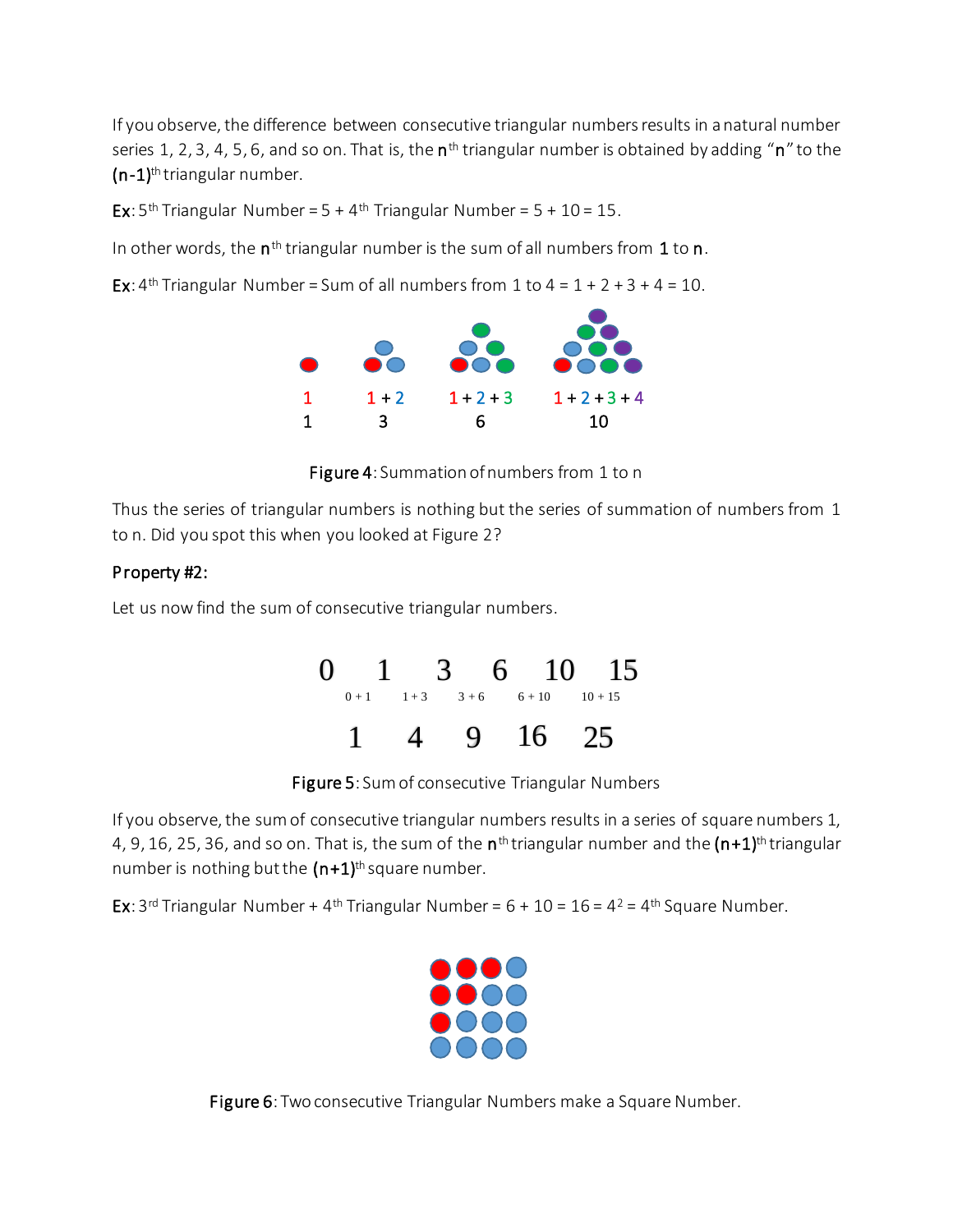Let us now look at some practical applications of Triangular Numbers.

Handshake Puzzle – Consider the well-known handshake puzzle. If there are 5 folks who meet up for a party, and if each one of them shakes hand with everyone else, then how many handshakes happen in total?

There are different ways of solving this puzzle. Let us look at one simple way.

Out of the 5 folks, one of them shakes hand with the other 4 folks, and goes for a coffee drink. So 4 handshakes happen. Let us represent each handshake as a circle.



Figure 7: 4 Handshakes in total

Now, out of the 4 folks, one of them shakes hand with the other 3 folks, and goes for a coffee drink. So 3 handshakes happen. Again, represent each handshake as a circle and add it to the previous set of circles.



Figure  $8: 4 + 3$  Handshakes in total

Now, out of the 3 folks, one of them shakes hand with the remaining 2 folks, and goes for a coffee drink. So 2 handshakes happen. Again, represent each handshake as a circle and add it to the previous set of circles.



**Figure 9:**  $4 + 3 + 2$  Handshakes in total

Do you see the pattern building up?

Now the remaining 2 folks shake hands with each other, and go together for a coffee drink. So 1 handshake happens. And we get the final set of circles as below.



```
What have we got here? A Triangular Number! Yes, the 4<sup>th</sup> Triangular Number = 10. This represents
the number of handshakes that happen in a party of 5 folks where each one shakes hand with all 
others. In general, in a party of "n" folks, the total number of handshakes would be the (n-1)^{th}Triangular Number.
```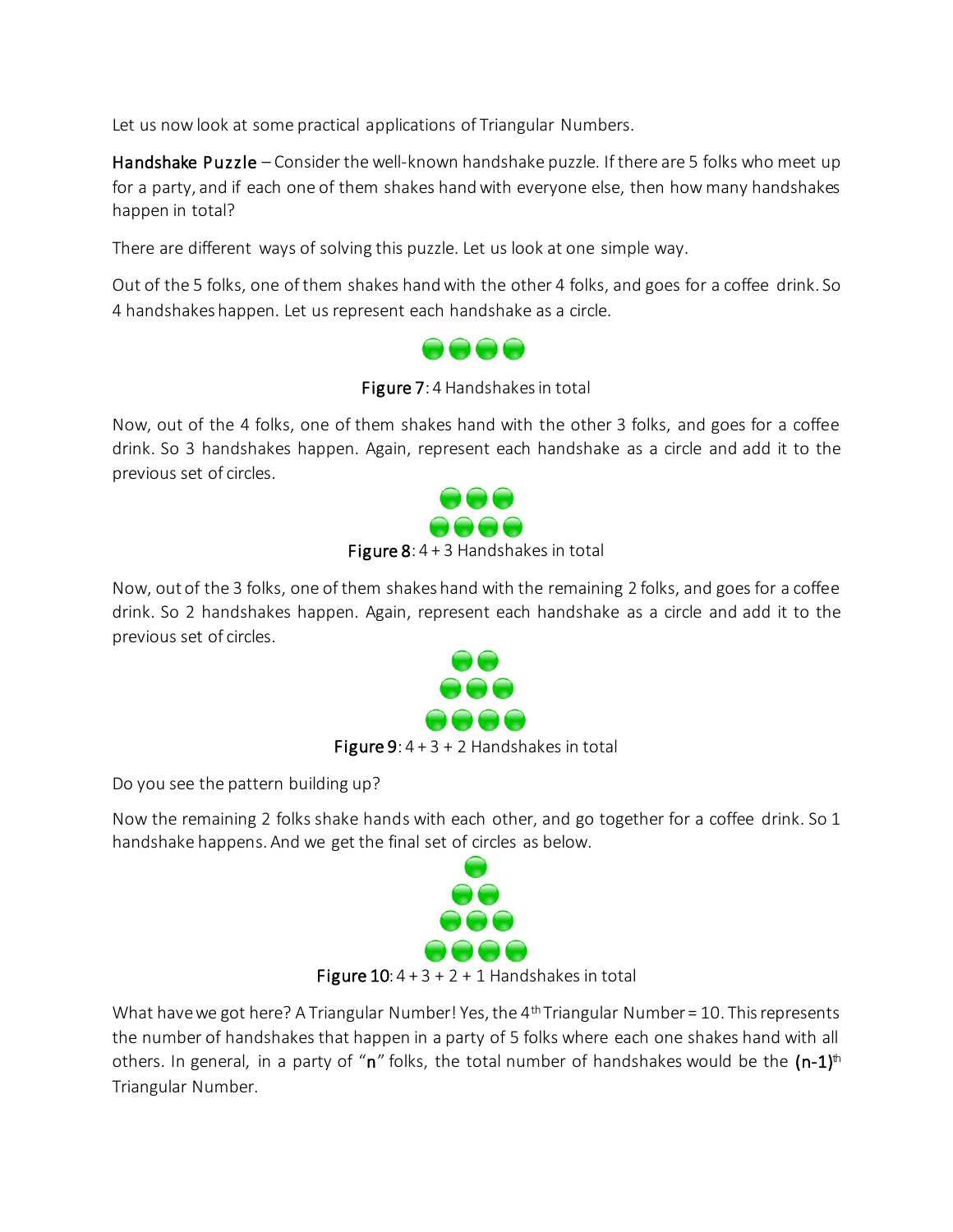Let us take one more puzzle.

Full Mesh Network Puzzle –Given 5 cities as shown below, how many roads need to be constructed so that there is a direct road connectivity from any city to any other city.



Figure 11: 5 Cities without any road connectivity.

Again, there are different ways of solving this puzzle. Let us look at one simple way.

Let's construct roads from city C1 to all other cities. So we would need to construct four roads.





Now let's construct roads from city C2 to all other cities. Since the road from C2 to C1 is already constructed, we need to construct just three roads as shown below.



Figure 13: Three new roads ensure that C2 is connected to all other cities.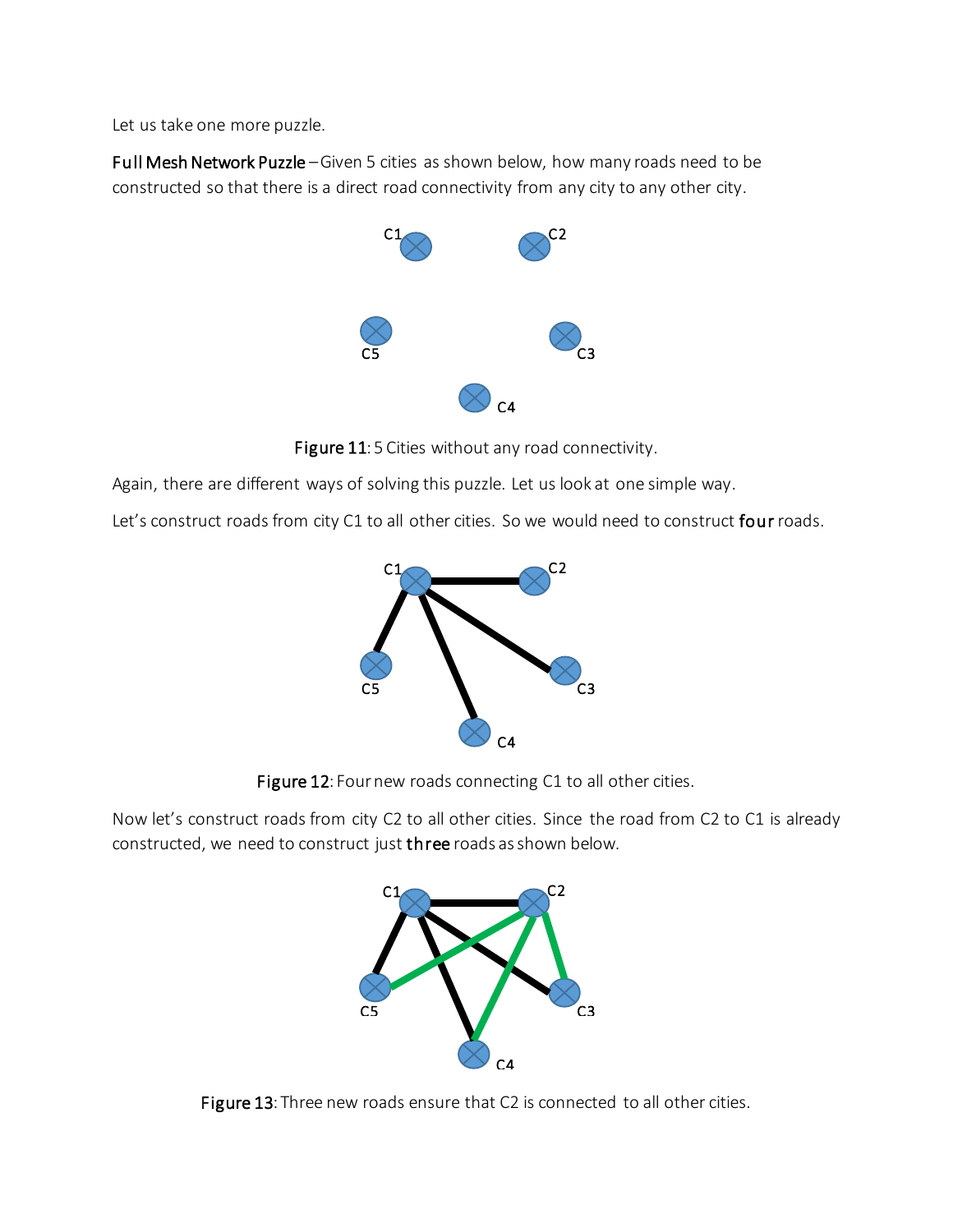Continuing in a similar fashion, we can easily see that we need to construct two roads from C3 and one road from C4 as shown below.



Figure 14: Full Mesh Road Network of 5 cities.

If you observe, the same pattern repeats here. We have  $4 + 3 + 2 + 1 = 10$  roads that need to be constructed in total. And this is nothing but the  $4<sup>th</sup>$  Triangular Number! In general, if there are "n" cities, then the number of roads that need to be constructed would be the  $(n-1)^{th}$  Triangular Number.

So we see that Triangular Numbers come up surprisingly in many of these different puzzles. However, if we model these puzzles mathematically, they all belong to one common category of puzzles, which we can solve using a simpler technique. Let us find that out.

From Property#1, we know that the x<sup>th</sup> triangular number is nothing but the sum of all numbers from 1 to x. The sum of numbers from 1 to "x" is given by the formula

 $S = x * (x + 1) / 2$ 

Let us multiply the numerator and the denominator by (x -1) factorial. We get

$$
S = x * (x + 1) * (x - 1)! / (2 * (x - 1)!)
$$

Since  $x * (x + 1) * (x - 1)! = (x + 1)!$ , we get

$$
S = (x + 1)! / (2 * (x - 1)!)
$$

Let  $n = (x + 1)$ . Therefore  $(x - 1) = (n - 2)$ . Replacing with n, we get

$$
S = n! / (2 * (n - 2)!)
$$

Since 2 can also be written as 2! , we get

 $S = n!$  /  $(2! \star (n-2)!)$ 

Does this formula sound familiar? Yes, "Combinations". That's correct.

The formula for the number of combinations of "r" objects out of a total "n" objects is

 ${}^{n}C_{r} = n!$  / (r! \* (n – r)!)